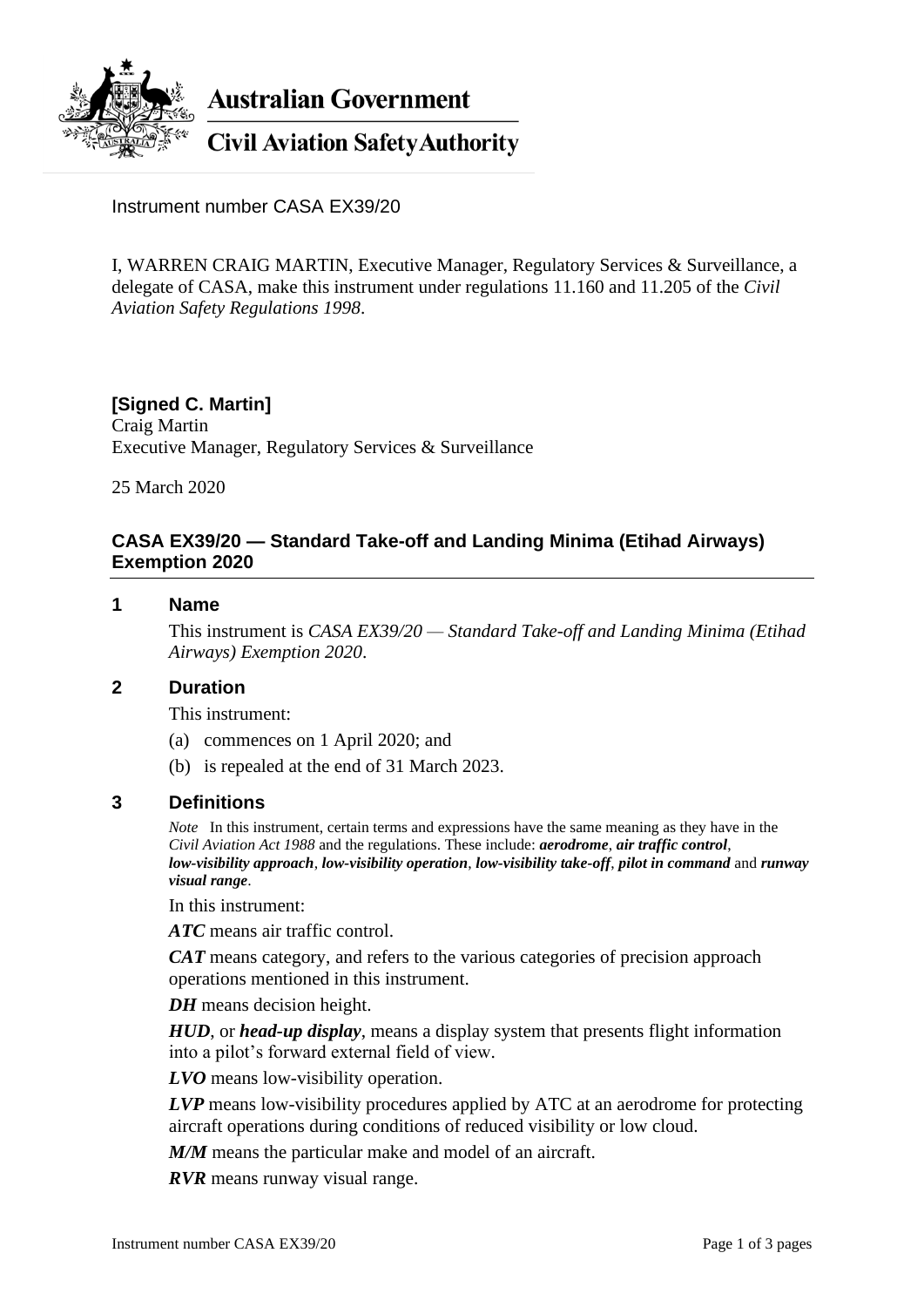# **4 Application**

This instrument applies in relation to Etihad Airways P.J.S.C. of United Arab Emirates, ARN 764490 (the *exempted operator*), if:

- (a) the exempted operator conducts a flight to or from an aerodrome in any of the following kinds of aircraft (the *aircraft*): A330-200, A330-300, A380-800, B777-300ER, B787-9, B787-10; and
- (b) ATC at the aerodrome has informed the pilot in command of the aircraft that LVP are in force.

# **5 Exemptions**

- (1) The exempted operator is exempt from compliance with subregulations 257 (3) and (4) of CAR in relation to the flight.
- (2) The pilot in command of the aircraft is exempt from compliance with subregulations 257 (3) and (4) of CAR in relation to the flight.

## **6 Conditions**

- (1) It is a condition of the exemption in subsection 5 (1) that the exempted operator ensures compliance with the requirements mentioned in subsection (3).
- (2) It is a condition of the exemption in subsection  $5(2)$  that the pilot in command of the aircraft ensures compliance with the requirements mentioned in subsection (3).
- (3) The requirements are:
	- (a) the aircraft must comply with the meteorological minima for LVO and associated requirements set out in Schedule 1; and
	- (b) the requirements for LVO mentioned in Schedule 2.

## **Schedule 1 Operating minima for LVO**

## **Low-visibility take-off minima**

1 An aircraft of a kind mentioned in column 1 of Table 1 must not conduct a low-visibility take-off from the aerodrome if the reported RVR for the take-off is less than the meteorological minimum mentioned in column 2 of the Table.

**Table 1: Low-visibility take-off minima**

| <b>Aircraft M/M</b><br>$\alpha$ (column 1)         | <b>Meteorological minimum</b><br>$\left(\text{column } 2\right)$ |
|----------------------------------------------------|------------------------------------------------------------------|
| A330-200, A330-300, A380-800,<br><b>B777-300ER</b> | $125 \text{ m}$                                                  |
| B787-9, B787-10                                    | $75 \text{ m}$ (HUD)                                             |

## **Low-visibility approach minima**

- 2 An aircraft of a kind mentioned in column 1 of Table 2, when conducting a low-visibility approach operation mentioned in column 2 of the Table for the purpose of landing the aircraft:
	- (a) has the RVR meteorological minimum mentioned in column 3 of the Table for the low-visibility approach operation; and
	- (b) must apply the DH mentioned in column 4 of the Table for the low-visibility approach operation.